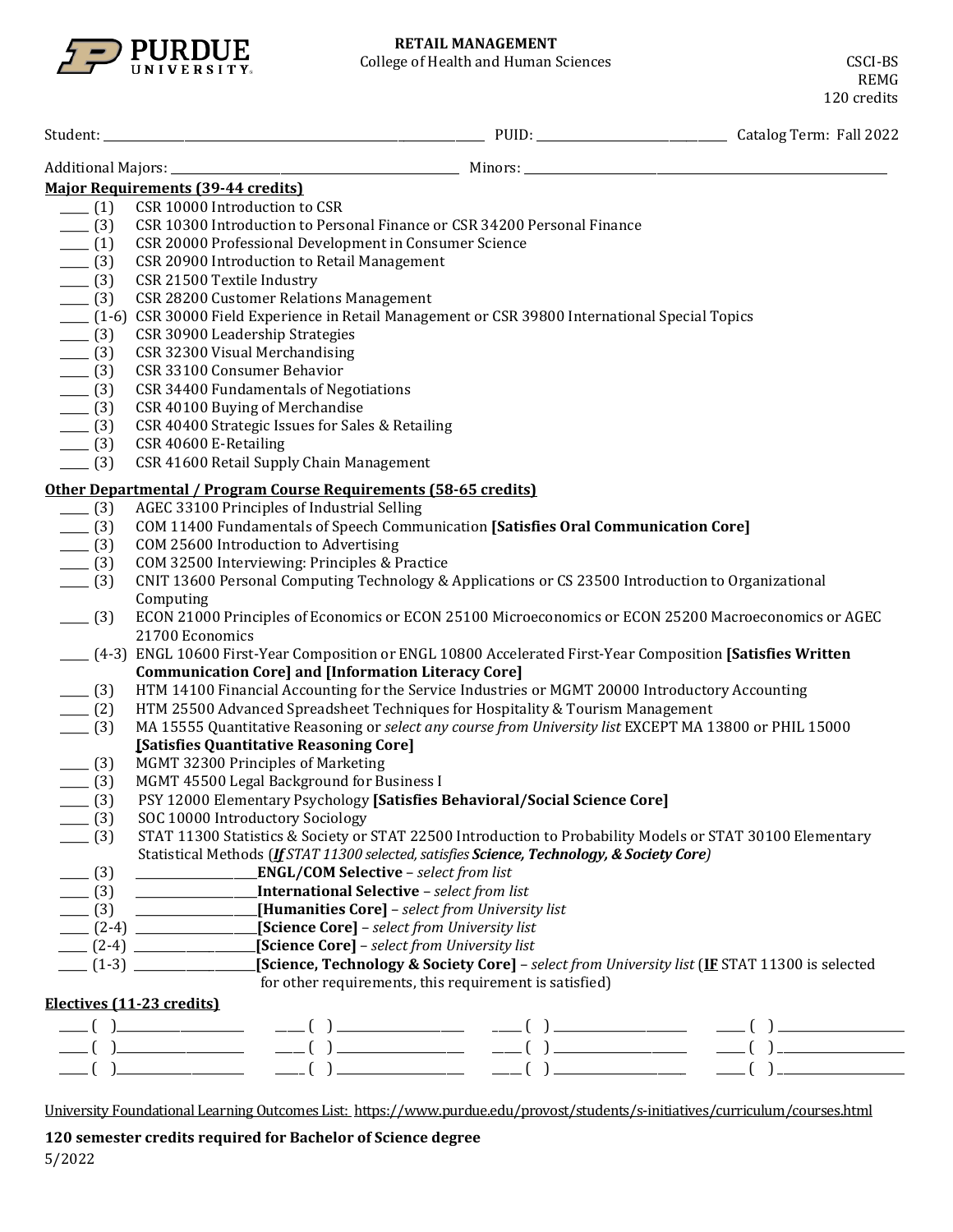ENGL/COM Selective List (3 credits) COM 25200 Writing for Mass Media COM 25700 Public Relations Techniques COM 40700 Introduction to New Media/Social Media Production ENGL 20400 Special Topics in Writing ENGL 41900 Multimedia Writing ENGL 42000 Business Writing ENGL 42100 Technical Writing ENGL 43201 Editing and Publishing SPAN 42400 Business Spanish

### International Selective List (3 credits)

Any foreign language course – 20100, 20200, 30100, 30200, 40100, and 40200 not in your native language. Foreign language course cannot be taught in English

Minimum three credits taken during a study abroad experience.

AGEC 25000 - [Economic Geography Of World Food And Resources](http://catalog.purdue.edu/preview_program.php?catoid=7&poid=6459&returnto=2935) AGEC 34000 - [International Economic Development](http://catalog.purdue.edu/preview_program.php?catoid=7&poid=6459&returnto=2935) AGEC 45000 - [International Agricultural Trade](http://catalog.purdue.edu/preview_program.php?catoid=7&poid=6459&returnto=2935) ANTH 34000 - [Global Perspectives On Health](http://catalog.purdue.edu/preview_program.php?catoid=7&poid=6459&returnto=2935) ANTH 34100 - [Culture And Personality](http://catalog.purdue.edu/preview_program.php?catoid=7&poid=6459&returnto=2935) CLCS 18100 - [Classical World Civilizations](http://catalog.purdue.edu/preview_program.php?catoid=7&poid=6459&returnto=2935) CLCS 23700 - [Gender And Sexuality In Greek And Roman Antiquity](http://catalog.purdue.edu/preview_program.php?catoid=7&poid=6459&returnto=2935) CLCS 38000 - [Alexander The Great and Hellenistic World](http://catalog.purdue.edu/preview_program.php?catoid=7&poid=6459&returnto=2935) COM 22400 - [Communicating In The Global Workplace](http://catalog.purdue.edu/preview_program.php?catoid=7&poid=6459&returnto=2935) COM 30300 - [Intercultural Communication](http://catalog.purdue.edu/preview_program.php?catoid=7&poid=6459&returnto=2935) ECON 37000 - [International Trade](http://catalog.purdue.edu/preview_program.php?catoid=7&poid=6459&returnto=2935) FNR 23000 - The World['s Forests And](http://catalog.purdue.edu/preview_program.php?catoid=7&poid=6459&returnto=2935) Society HTM 37000 Sustainable Tourism and Responsible Travel HTM 37200 Global Tourism Geography NUTR 59000 World Food Problems PHIL 11400 - [Global Moral Issues](http://catalog.purdue.edu/preview_program.php?catoid=7&poid=6459&returnto=2935) PHIL 23000 - [Religions Of The East](http://catalog.purdue.edu/preview_program.php?catoid=7&poid=6459&returnto=2935) PHIL 23100 - [Religions Of The West](http://catalog.purdue.edu/preview_program.php?catoid=7&poid=6459&returnto=2935) POL 13000 - [Introduction To International Relations](http://catalog.purdue.edu/preview_program.php?catoid=7&poid=6459&returnto=2935) POL 14100 - [Governments Of The World](http://catalog.purdue.edu/preview_program.php?catoid=7&poid=6459&returnto=2935) POL 23500 - [International Relations Among Rich And Poor Nations](http://catalog.purdue.edu/preview_program.php?catoid=7&poid=6459&returnto=2935) POL 23700 - [Modern Weapons And International Relations](http://catalog.purdue.edu/preview_program.php?catoid=7&poid=6459&returnto=2935) POL 34800 - [East Asian Politics](http://catalog.purdue.edu/preview_program.php?catoid=7&poid=6459&returnto=2935) POL 42300 – International Environmental Policy

A student may elect the Pass / Not-Pass (P/NP) grading option for elective courses only, unless an academic unit requires that a specific departmental course/s be taken P/NP. Students may elect to take University Core Curriculum courses P/NP; however, some major Plans of Study require courses that also fulfill UCC foundational outcomes. In such cases, students may not elect the P/NP option. A maximum of 24 credits of elective courses under the P/NP grading option can be used toward graduation requirements. For further information, students should refer to the College of Health and Human Sciences P/NP Policy.

Students are encouraged to use this advising worksheet as a resource when planning progress toward completion of degree requirements. An Academic Advisor may be contacted for assistance in interpreting this worksheet. This worksheet is not an academic transcript, and it is not official notification of completion of degree or certificate requirements. The University Catalog is the authoritative source for displaying plans of study. The student is ultimately responsible for knowing and completing all degree requirements